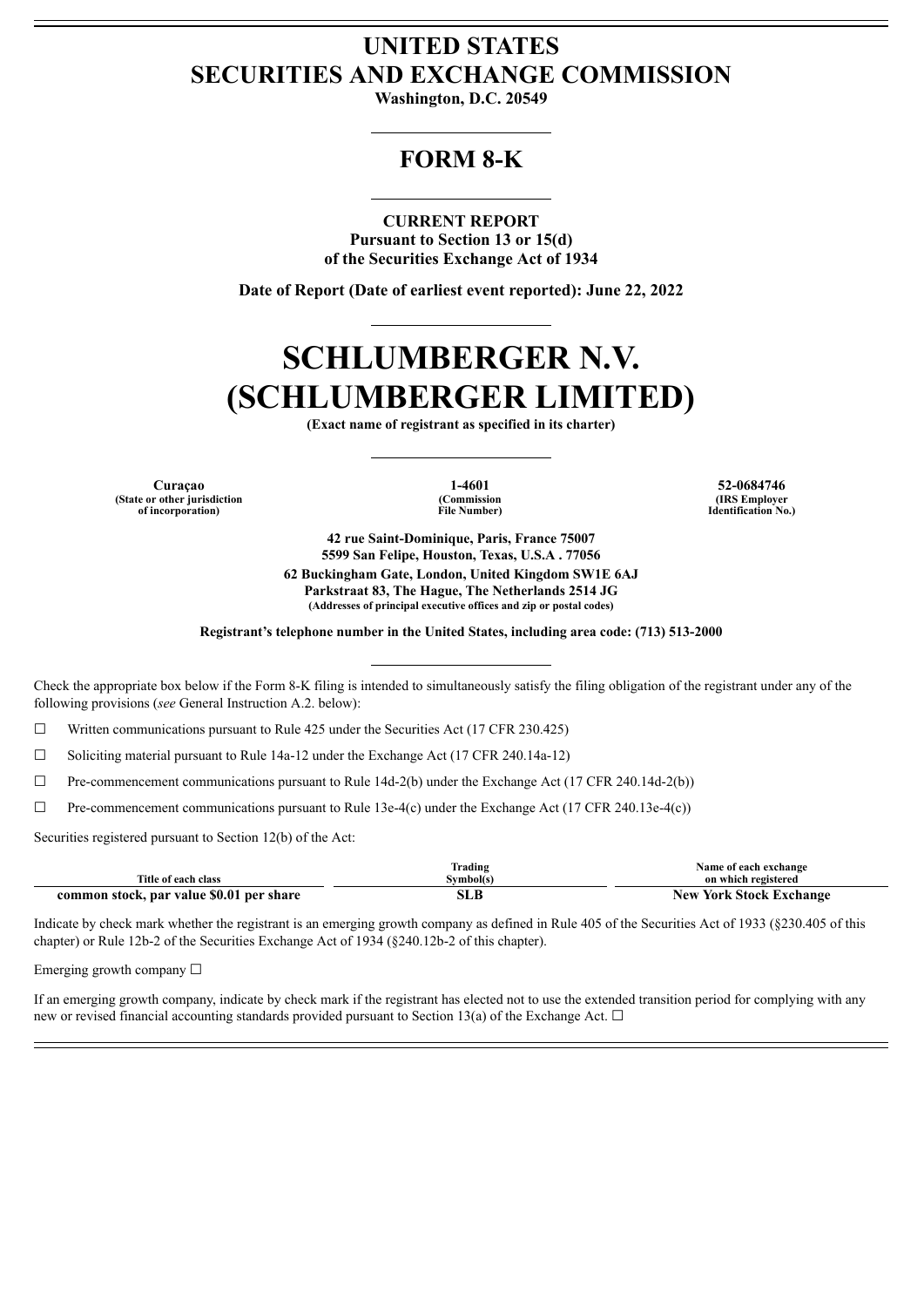#### **Item 7.01 Regulation FD Disclosure.**

On June 22, 2022, Olivier Le Peuch, Chief Executive Officer of Schlumberger, presented at the J.P. Morgan Energy, Power & Renewables Conference in New York, New York, where he discussed, among other things, Schlumberger's strategic focus and outlook. Slides in connection with the conference are available on the Schlumberger Investor Relations website at https://investorcenter.slb.com/investor-presentations.

#### **Cautionary Statement Regarding Forward-Looking Statements**

The presentation referred to above contains "forward-looking statements" within the meaning of the federal securities laws — that is, any statements that are not historical facts. Such statements often contain words such as "expect," "may," "can," "believe," "predict," "plan," "potential," "projected," "projections," "forecast," "estimate," "intend," "anticipate," "ambition," "goal," "target," "think," "should," "could," "would," "will," "see," "likely," and other similar words. Forward-looking statements address matters that are, to varying degrees, uncertain, such as statements about Schlumberger's financial and performance targets and other forecasts or expectations regarding, or dependent on, its business outlook; growth for Schlumberger as a whole and for each of its Divisions (and for specified business lines, geographic areas or technologies within each Division); oil and natural gas demand and production growth; oil and natural gas prices; forecasts or expectations regarding the energy transition and global climate change; improvements in operating procedures and technology, including decarbonization of oil and gas operations; capital expenditures by Schlumberger and the oil and gas industry; the business strategies of Schlumberger, including digital and "fit for basin," as well as the strategies of Schlumberger's customers; Schlumberger's Asset Performance Solutions projects, joint ventures, and other alliances; Schlumberger's response to the COVID-19 pandemic, and preparedness for other widespread health emergencies; the impact of the ongoing conflict in Ukraine on global energy supply; access to raw materials; future global economic and geopolitical conditions; future liquidity; and future results of operations, such as margin levels. These statements are subject to risks and uncertainties, including, but not limited to, changing global economic conditions; changes in exploration and production spending by Schlumberger's customers, and changes in the level of oil and natural gas exploration and development; the results of operations and financial condition of Schlumberger's customers and suppliers; Schlumberger's inability to achieve its financial and performance targets and other forecasts and expectations; Schlumberger's inability to achieve net-zero carbon emissions goals or interim emissions reduction goals; general economic, geopolitical and business conditions in key regions of the world; the ongoing conflict in Ukraine; foreign currency risk; pricing pressure; weather and seasonal factors; unfavorable effects of health pandemics; availability and cost of raw materials; operational modifications, delays or cancellations; challenges in Schlumberger's supply chain; production declines; the extent of future charges; Schlumberger's inability to recognize efficiencies and other intended benefits from Schlumberger's business strategies and initiatives, such as digital or new energy, as well as its cost reduction strategies; changes in government regulations and regulatory requirements, including those related to offshore oil and gas exploration, chemicals and climate-related initiatives; the inability of technology to meet new challenges in exploration; the competitiveness of alternative energy sources or product substitutes; and other risks and uncertainties detailed in Schlumberger's most recent Forms 10-K, 10-Q, and 8-K filed with or furnished to the SEC. If one or more of these or other risks or uncertainties materialize (or the consequences of any such development changes), or should Schlumberger's underlying assumptions prove incorrect, actual results or outcomes may vary materially from those reflected in the forwardlooking statements. Forward-looking and other statements in the presentation regarding our environmental, social and other sustainability plans and goals are not an indication that these statements are necessarily material to investors or required to be disclosed in our filings with the SEC. In addition, historical, current, and forward-looking environmental, social and sustainability-related statements may be based on standards for measuring progress that are still developing, internal controls and processes that continue to evolve, and assumptions that are subject to change in the future. The forwardlooking statements speak only as of the date of the presentation, and Schlumberger disclaims any intention or obligation to update publicly or revise such statements, whether as a result of new information, future events or otherwise.